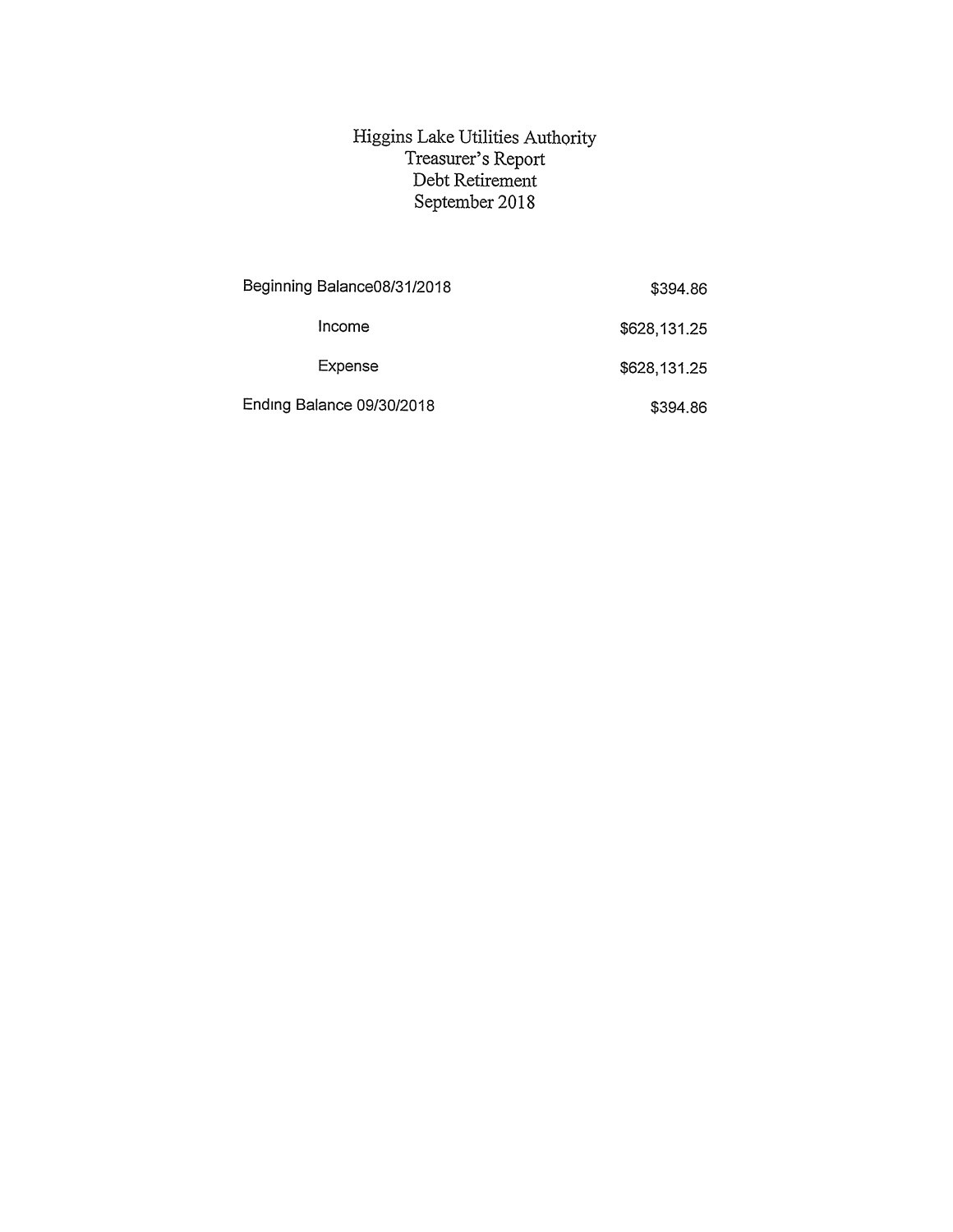## Higgins Lake Utilities Authority Treasurer's Report ER&R September 2018

| \$32,744.62 |
|-------------|
| \$1.35      |
| \$0.00      |
| \$32,745.97 |
|             |

| Certificate of Deposit Balance as of 05/05/2018: | $(1)$ \$85,673.27 |
|--------------------------------------------------|-------------------|
| Certificate of Deposit on 12/12/2017:            | $(2)$ \$25,000.00 |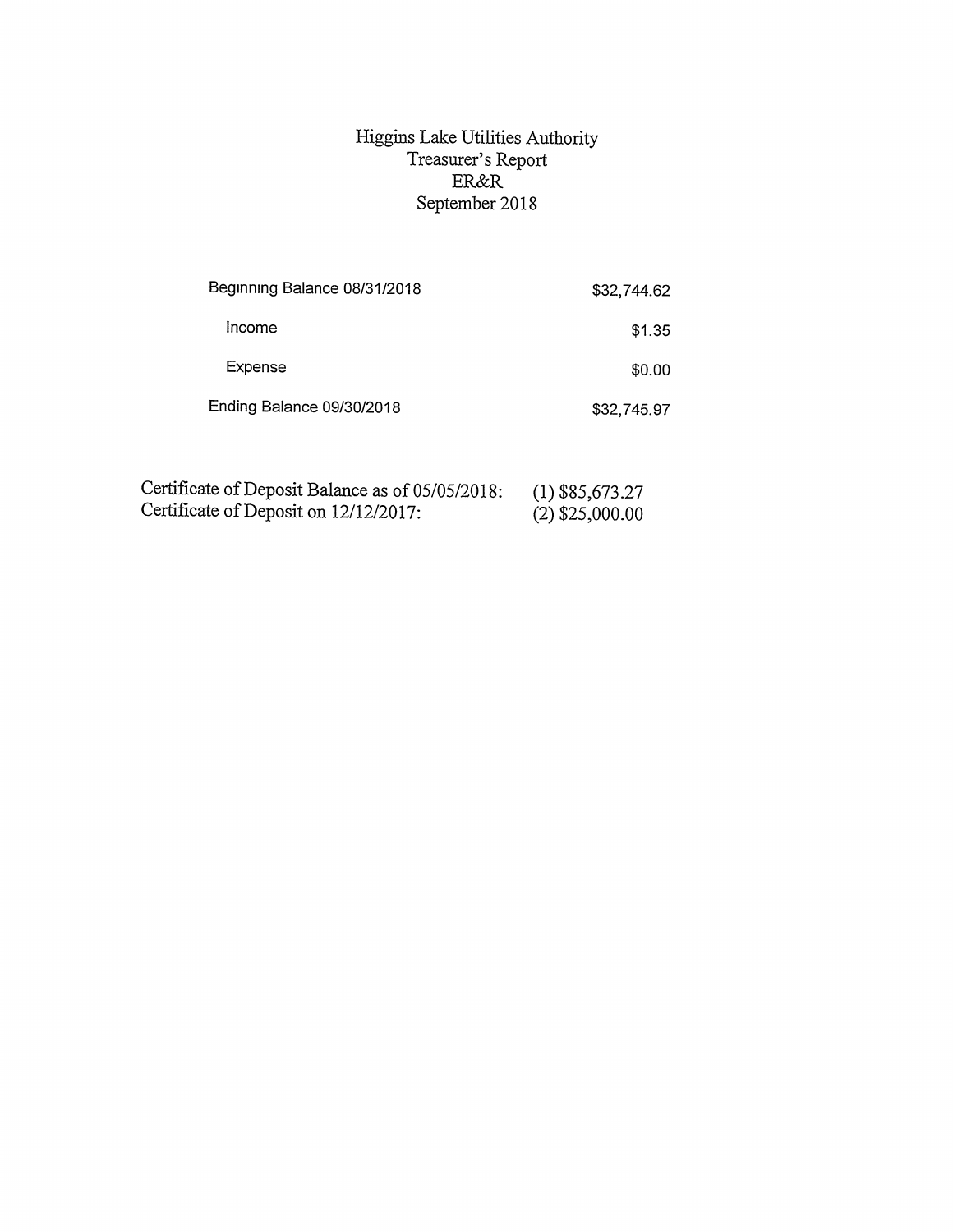## Higgins Lake Utilities Authority Treasurer's Report O&M September 2018

| Beginning Balance 08/31/2018 | \$110,268.95 |
|------------------------------|--------------|
| Income                       | \$2529.35    |
| Expense                      | \$13,124.27  |
| Ending Balance 09/31/2018    | \$99,674.03  |